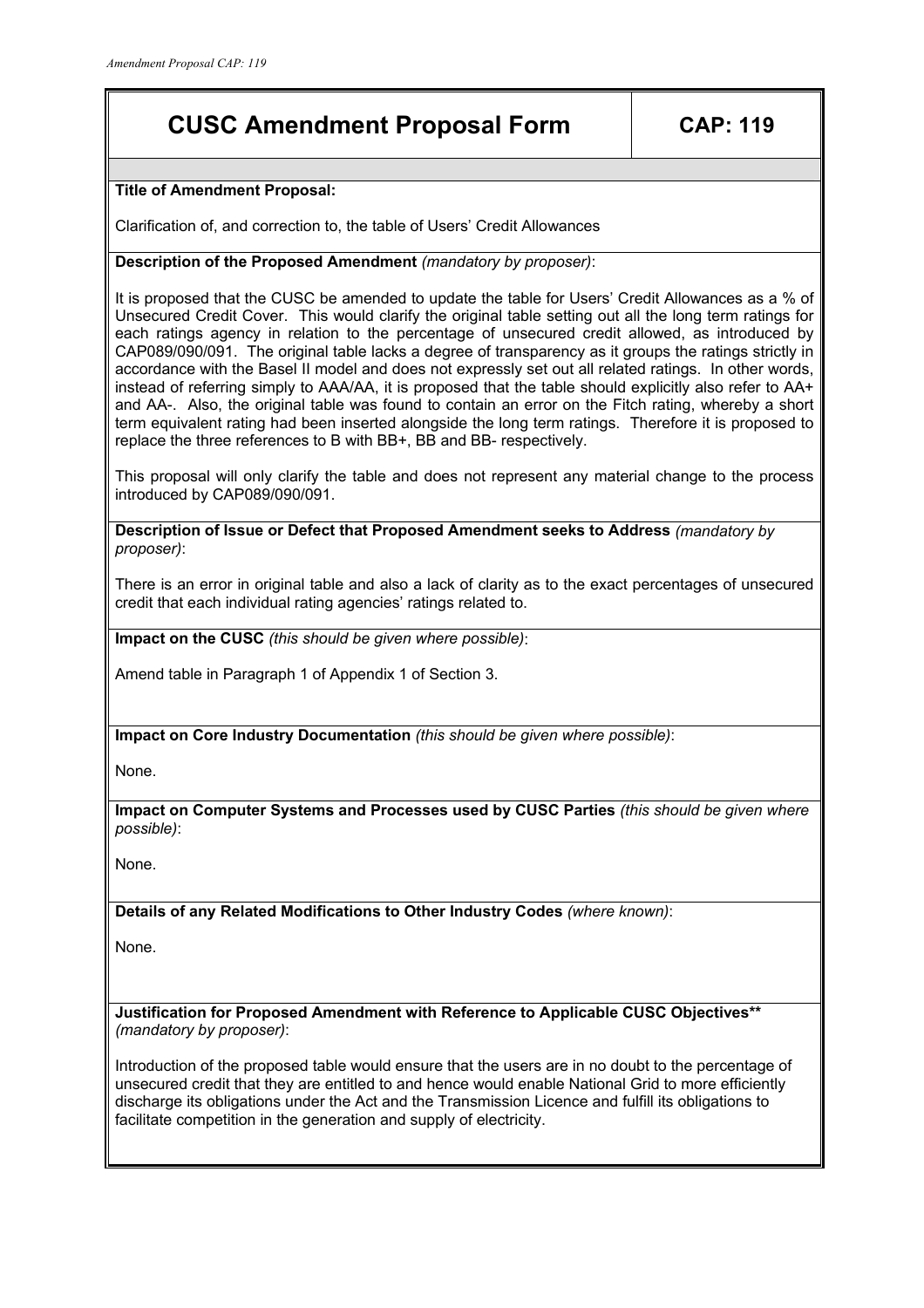| <b>Details of Proposer:</b><br>Organisation's Name:                                                              | National Grid Electricity Transmission plc                                                                           |  |  |
|------------------------------------------------------------------------------------------------------------------|----------------------------------------------------------------------------------------------------------------------|--|--|
| <b>Capacity in which the Amendment is</b><br>being proposed:<br>(i.e. CUSC Party, BSC Party or<br>"energywatch") | <b>CUSC Party</b>                                                                                                    |  |  |
| <b>Details of Proposer's Representative:</b><br>Name:<br>Organisation:<br>Telephone Number:<br>Email Address:    | Paul Murphy<br>National Grid Electricity Transmission plc<br>01926 656330<br>paul.murphy@uk.ngrid.com                |  |  |
| <b>Details of Representative's Alternate:</b><br>Name:<br>Organisation:<br>Telephone Number:<br>Email Address:   | <b>Andrew Truswell</b><br>National Grid Electricity Transmission plc<br>01926 655388<br>andrew.truswell@uk.ngrid.com |  |  |
| <b>Attachments (Yes/No): Yes</b><br>If Yes, Title and No. of pages of each Attachment: Legal Text (1 page)       |                                                                                                                      |  |  |

## **Notes:**

- 1. Those wishing to propose an Amendment to the CUSC should do so by filling in this "Amendment Proposal Form" that is based on the provisions contained in Section 8.15 of the CUSC. The form seeks to ascertain details about the Amendment Proposal so that the Amendments Panel can determine more clearly whether the proposal should be considered by a Working Group or go straight to wider National Grid Consultation.
- 2. The Panel Secretary will check that the form has been completed, in accordance with the requirements of the CUSC, prior to submitting it to the Panel. If the Panel Secretary accepts the Amendment Proposal form as complete, then he will write back to the Proposer informing him of the reference number for the Amendment Proposal and the date on which the Proposal will be considered by the Panel. If, in the opinion of the Panel Secretary, the form fails to provide the information required in the CUSC, then he may reject the Proposal. The Panel Secretary will inform the Proposer of the rejection and report the matter to the Panel at their next meeting. The Panel can reverse the Panel Secretary's decision and if this happens the Panel Secretary will inform the Proposer.

The completed form should be returned to:

Lindsey Paradine Panel Secretary Commercial Frameworks National Grid Electricity Transmission plc National Grid House Warwick Technology Park Gallows Hill Warwick, CV34 6DA Or via e-mail to: CUSC.Team@uk.ngrid.com

(Participants submitting this form by email will need to send a statement to the effect that the proposer acknowledges that on acceptance of the proposal for consideration by the Amendments Panel, a proposer which is not a CUSC Party shall grant a licence in accordance with Paragraph 8.15.7 of the CUSC. A Proposer that is a CUSC Party shall be deemed to have granted this Licence).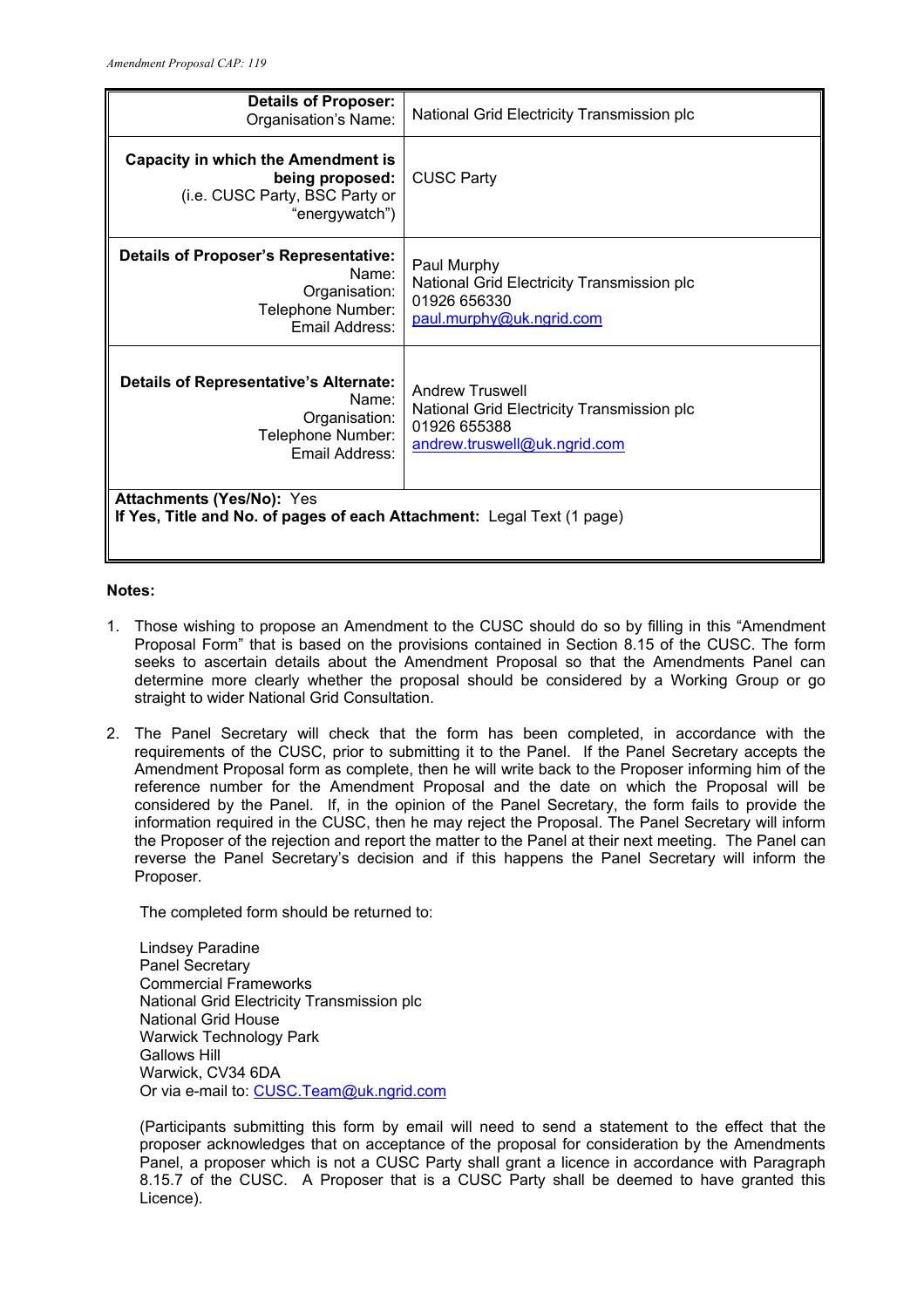3. Applicable CUSC Objectives\*\* - These are defined within the National Grid Company Transmission Licence under Section C10, paragraph 1. Reference should be made to this section when considering a proposed amendment.